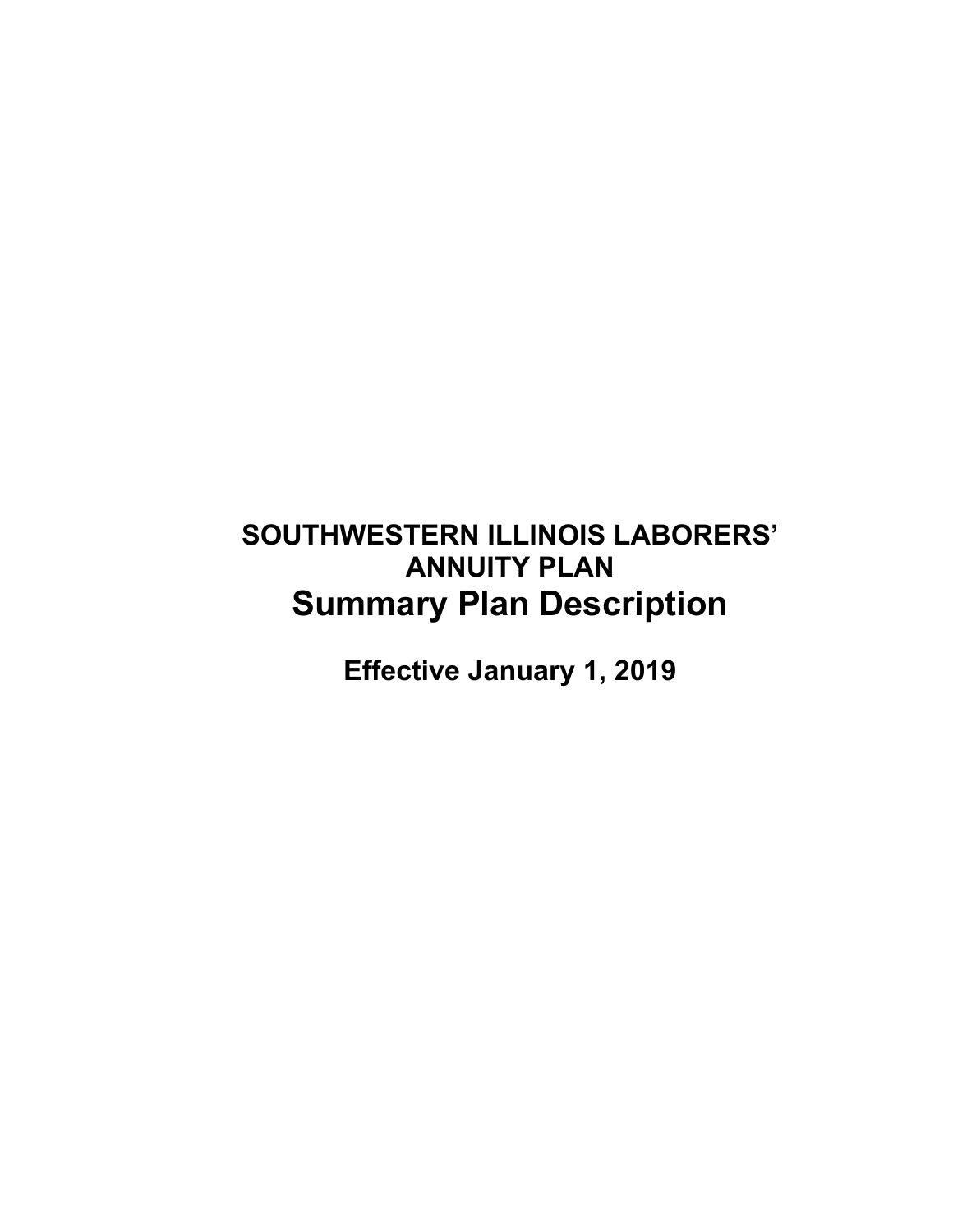Southwestern Illinois Laborers' Annuity Fund 100 North 17<sup>th</sup> Street Belleville, Illinois 62226 (618) 233-4121 (618) 233-4737 [Fax] www.swilaf.org

#### **BOARD OF TRUSTEES**

#### **UNION TRUSTEES EMPLOYER TRUSTEES**

Mr. Eric Oller Mr. Eugene Keeley Mr. Gregory Kipping Mr. Kirk Sonnenberg Mr. Travis Craig Mr. David Baxmeyer

#### **FUND ADMINISTRATOR**

Mr. Rick Schewe 100 North 17<sup>th</sup> Street Belleville, Illinois 62226 (618) 233-4121 (618) 233-4737 [Fax]

#### **LEGAL COUNSEL**

Britt W. Sowle, Esq. Cavanagh & O'Hara, LLP 101 West Vandalia Street, Suite 245 Edwardsville, Illinois 62025

#### **ACTUARY AND CONSULTANT**

The Segal Company

#### **AUDITOR**

Romolo & Associates For Further Information or Benefit Application Forms Call or Write or Visit the Annuity Fund Office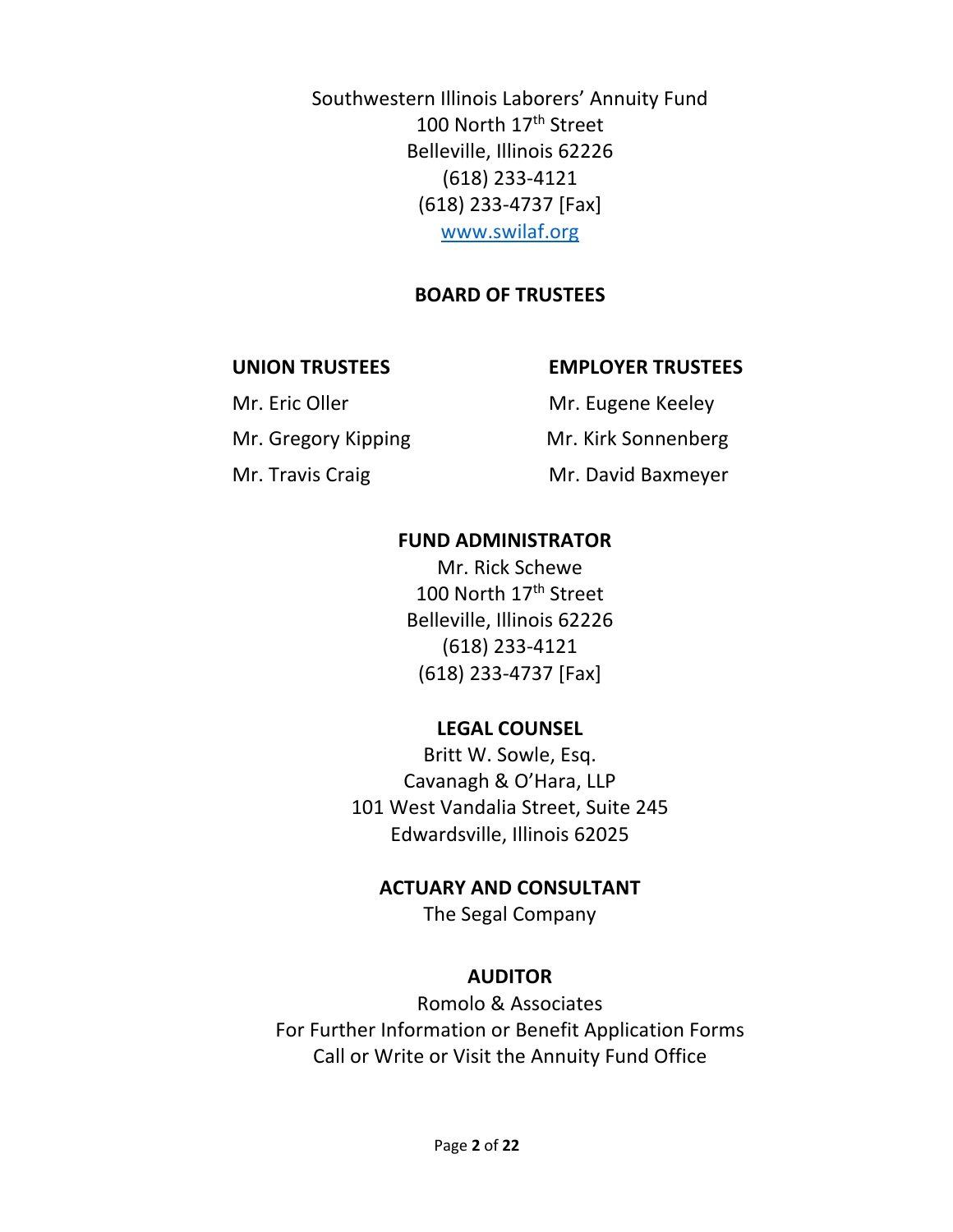#### **A Message from the Board of Trustees of the Southwestern Illinois Laborers' Annuity Plan**

The Board of Trustees of the Southwestern Illinois Laborers' Annuity Plan are pleased to provide you with this Summary Plan Description booklet for the Annuity Plan. The Annuity Plan, also referred to in this booklet as the "Plan" or "Fund", has been amended as of August 1, 2014, to comply with the requirements of federal law. This booklet replaces and supersedes any prior booklets describing the Annuity Plan.

This booklet incorporates the most important features of the Amended Plan. We have tried to describe the Annuity Plan's provisions in an understandable manner. However, this is only a Summary of the Annuity Plan and is not intended, nor should it be viewed, as a substitute for the Annuity Plan. If the terms of this Summary and the Annuity Plan are found to be in conflict, the Restated Rules and Regulations will govern.

Please read this booklet carefully and share it with your family. It is important that you and your family are aware of your retirement benefits. It is also very important to make sure your beneficiary designations are up-to-date. We also suggest that you keep this booklet available for future reference.

We would like to stress that only the Board of Trustees or someone specifically authorized by the Board of Trustees may interpret the Annuity Plan, or tell you about your rights and benefits. For example, if an individual Trustee, a local union or district council official, or business representative, or an employer makes representations about your rights, you should not rely on that information. If you have questions or if you require any additional information regarding the Annuity Plan and how it affects your rights and benefits, you should contact the Administrator, in writing.

The success of this Annuity Plan depends as much on your interest and commitment as it does on our administration of it. We hope that you will share our pride in this Annuity Plan, which was designed to reward your years of service to the construction industry.

Sincerely,

#### **BOARD OF TRUSTEES**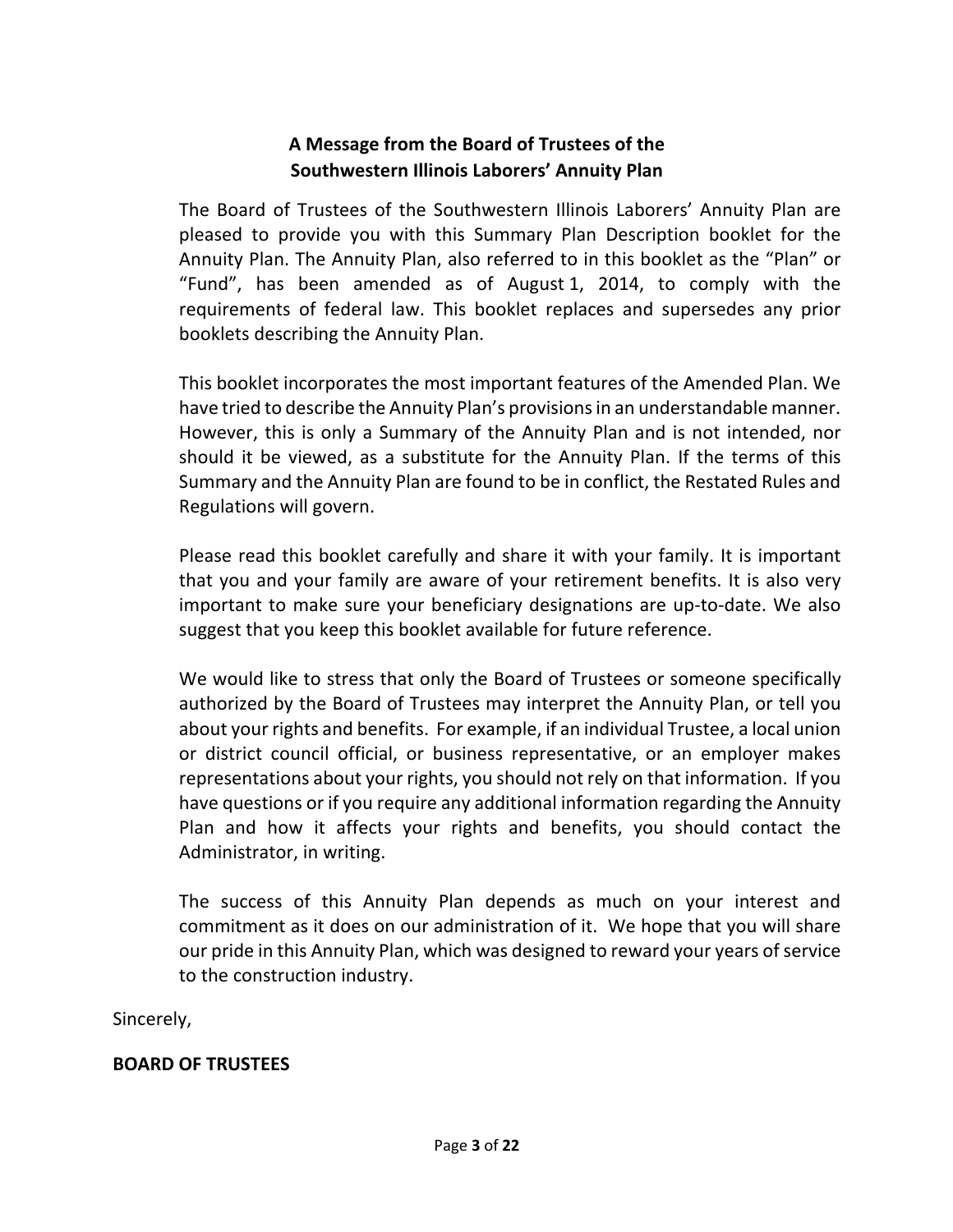#### **IMPORTANT TO REMEMBER**

This explanation of the Annuity Plan for the Southwestern Illinois Laborers' Annuity Fund is not more than a summary description of the most important provisions of the Plan. Nothing in this explanation is intended to interpret, extend, or to change in any way the Annuity Plan Document. Your rights can only be determined by referring to the complete text of the Annuity Plan Document.

ONLY THE BOARD OF TRUSTEES IS AUTHORIZED TO INTERPRET THE ANNUITY PLAN DESCRIBED IN THIS BOOKLET. NO EMPLOYER, UNION REPRESENTATIVE, INDIVIDUAL TRUSTEE, NOR ANY OTHER PERSON IS AUTHORIZED TO INTERPRET THE RULES AND REGULATIONS OF THE ANNUITY PLAN - NOR CAN SUCH PERSON ACT AS AN AGENT TO THE BOARD OF TRUSTEES.

Under the Annuity Plan, the Board of Trustees, or persons acting for it, such as an appeal committee, have sole authority to make final determinations regarding any application for benefits provided by the Plan and the interpretation of the Plan, the Trust Agreement, and any other regulations, procedures, policies or administrative rules adopted by the Board of Trustees. Decisions of the Board of Trustees, or, where appropriate, decisions of those acting for the Board of Trustees in such matters, are final and binding on all persons dealing with the Board of Trustees, or the Plan, or claiming a benefit from the Plan. If a decision of the Board of Trustees, or those acting for the Board of Trustees, is challenged in court, it is the intention of the Board of Trustees, the parties to the Trust Agreement, and the Fund, that such decision is to be upheld unless it is determined to be arbitrary or capricious.

This booklet should explain the provisions of the Annuity Plan. However, if you have any questions, or would like to receive additional information, please feel free to communicate with the Board of Trustees in writing, at the Fund Office. The Fund Office is located at the following address:

> Board of Trustees Southwestern Illinois Laborers' Annuity Fund 100 North 17<sup>th</sup> Street Belleville, Illinois 62226 (618) 233-4121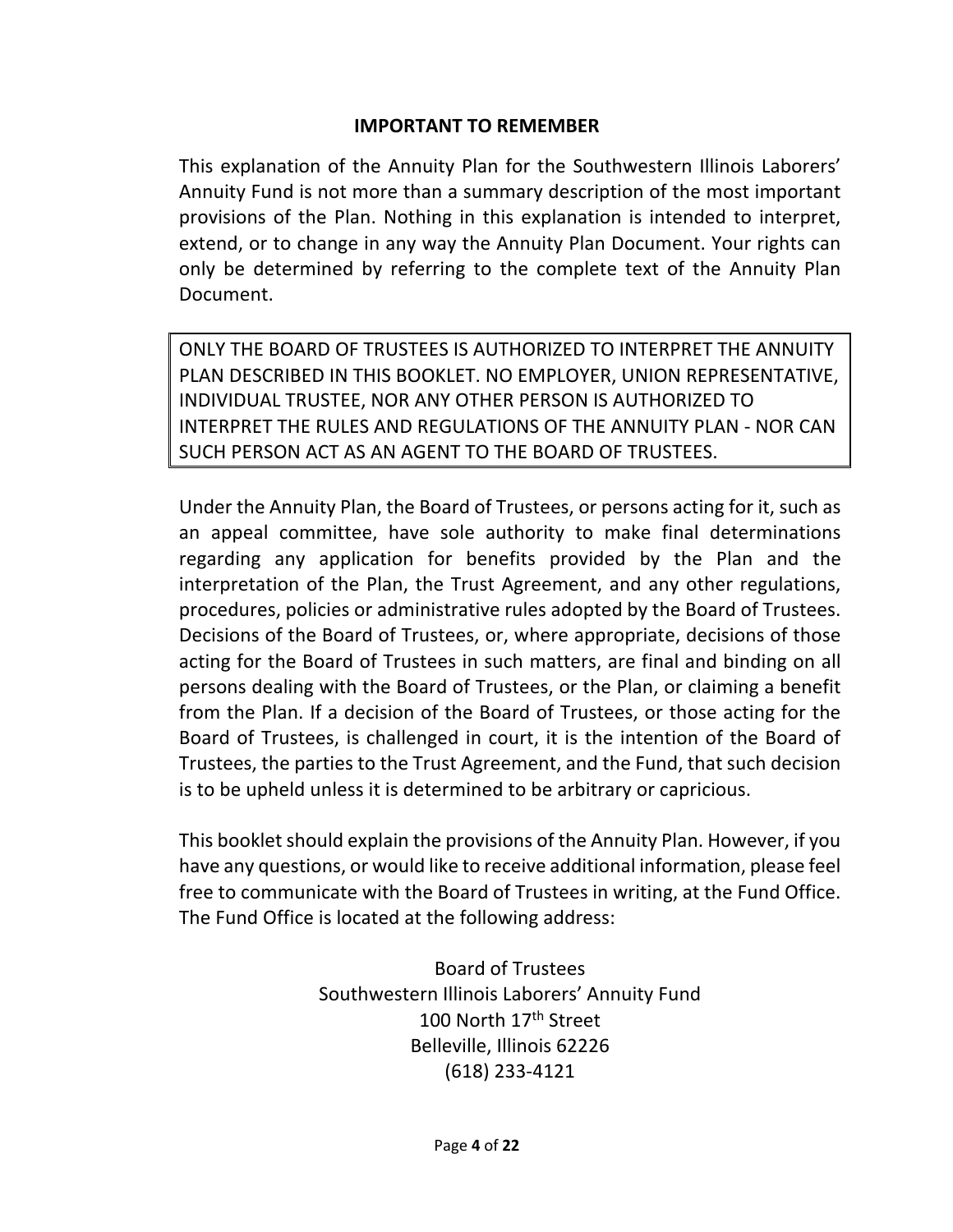# **SOUTHWESTERN ILLINOIS LABORERS' ANNUITY PLAN**

#### **QUESTIONS AND ANSWERS ABOUT THE ANNUITY PLAN**

**The questions and answers which follow are meant to give you an outline of how the Annuity Plan works. It is not possible to cover all the Plan provisions in these questions and answers, but they will give you an overview of the program. The Plan Rules and Regulations govern a participant's rights to benefits. You should refer to the full text of these rules in order to determine your rights under the Annuity Plan. The full text of the rules is located in the Annuity Plan Document.** 

#### **WHAT WAS THE EFFECTIVE DATE OF THE ANNUITY PLAN?**

The Annuity Plan became effective as of August 1, 1987. It was established under the same Agreement and Declaration of Trust which established the Southwestern Illinois Laborers' Annuity Fund.

#### **HOW DO I KNOW IF I AM A PARTICIPANT IN THE ANNUITY PLAN?**

After you commence to work for an employer who is signatory to a Collective Bargaining Agreement or Participation Agreement requiring an Annuity Plan contribution to be made on your behalf, you will become a Participant in the Plan upon completion of two hundred (200) hours of work or upon \$200.00 in contributions credited to your Individual Account. At this point, you are entitled to the full value of your account upon retirement, disability, death, or separation from service.

#### **WHO PAYS CONTRIBUTIONS INTO THE ANNUITY PLAN?**

The contributions to the Annuity Plan are contributed by employers who have signed a Collective Bargaining Agreement with the Laborers' International Union of North America, an affiliated Local Union, or other entities (including a Local Union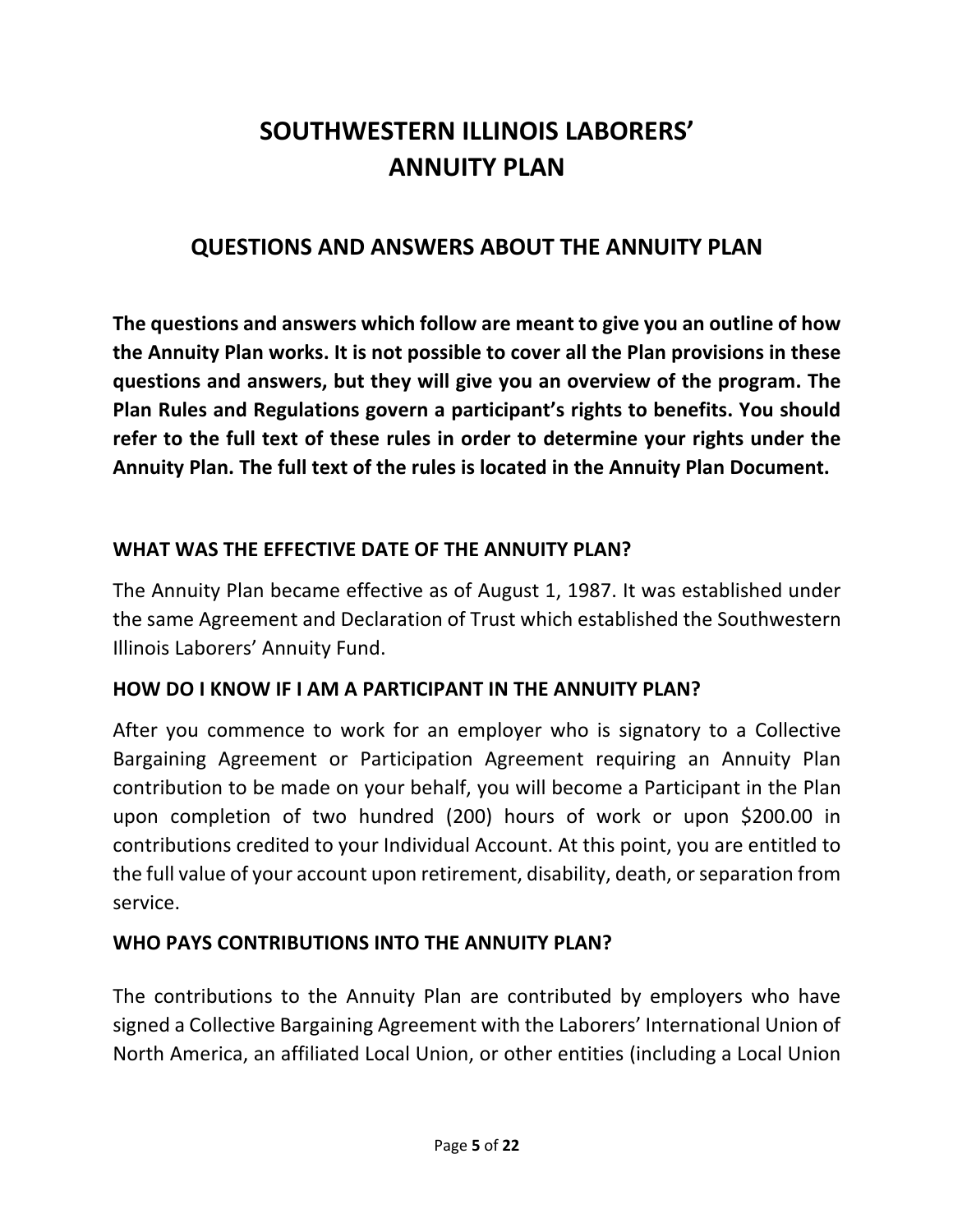or any related Funds) who have signed other agreements that require contributions to the Plan. No employee contributions are permitted.

# **WHO PAYS THE COST OF THE ANNUITY PLAN?**

The entire cost of the Annuity Plan is paid for by employer contributions. The minimum employer contribution rate is defined within your employer's collective bargaining agreement with the Union or participation agreement with the Annuity Plan. No employee contributions are permitted.

## **WHO ADMINISTERS THE ANNUITY PLAN?**

The Plan is administered by its Board of Trustees. As Plan Administrator, the Trustees interpret the Plan to determine what benefits and when benefits are payable to the Participants if they retire, die, become disabled, suffer qualifying hardship or otherwise terminate employment. They are also responsible for keeping the Plan's records and answering any questions you may have about the Plan, and your benefits and rights under the Plan.

## **HOW MUCH IS THE ANNUITY BENEFIT?**

The amount of the annuity benefit for each Participant is the amount in each Participant's Individual Account at the time the Participant qualifies for payment of the annuity. Generally, it is the sum of all contributions made over the years to a Participant's Individual Account, plus the interest earned, minus a charge for administration expenses.

## **WHAT IS AN INDIVIDUAL ACCOUNT?**

An Individual Account is the account established for each Participant into which are deposited all employer contributions for the participant and the amount of investment earnings less administration expenses applicable to the Individual Account. An Individual Account is established for you as of the first Valuation Date after you have worked at least 200 hours with an employer or \$200.00 in your Individual Account contributing to this Plan on your behalf. At that time all contributions previously made on your behalf are credited to your account.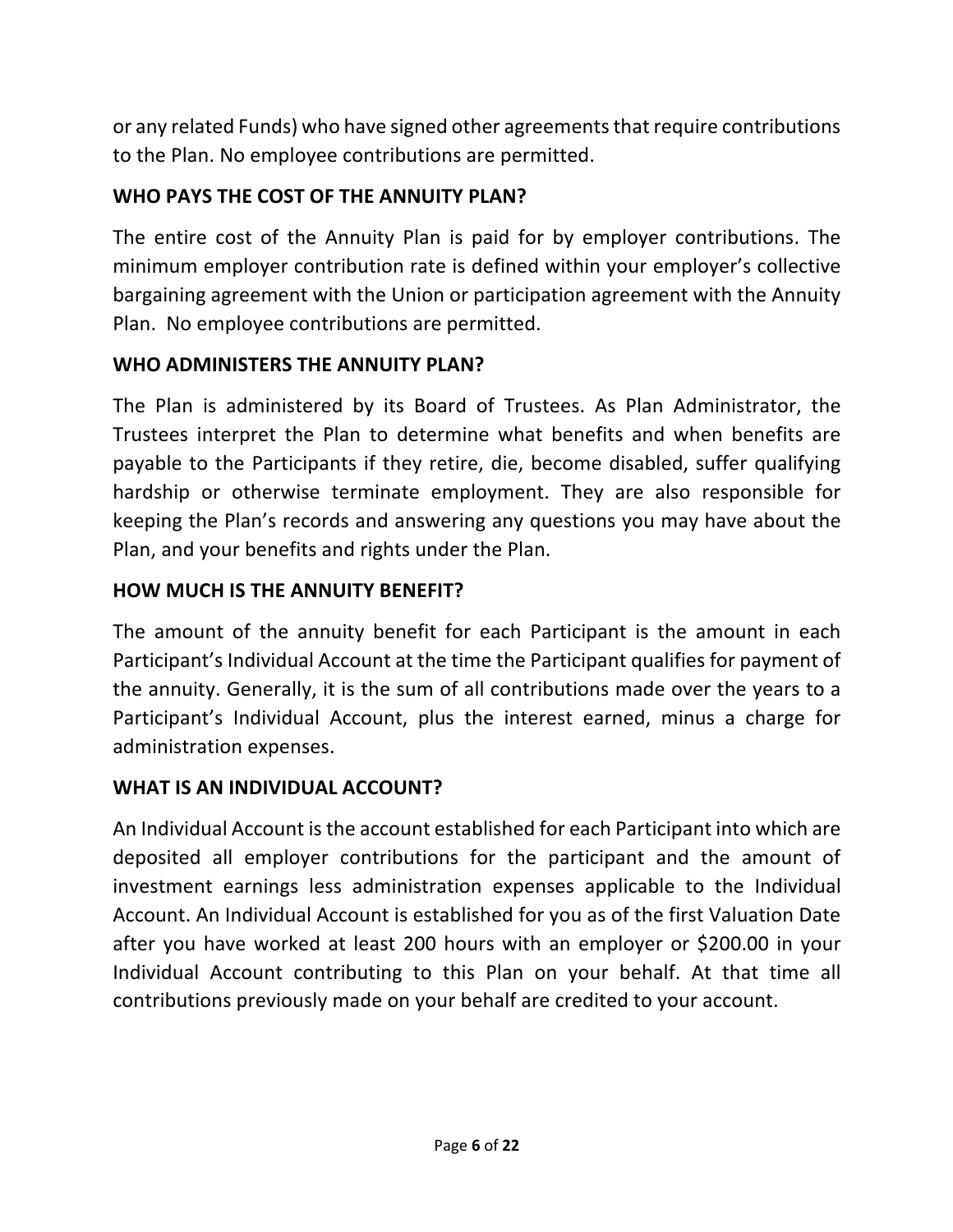#### **WHAT ARE THE VALUATION DATES?**

The Valuation Date is July 31 of each year. All factors (contributions, investment income, changes in market value of investments and administration expenses) for determining the value of your Individual Account are calculated as of each Valuation Date.

#### **HOW WILL I KNOW HOW MUCH IS IN MY INDIVIDUAL ACCOUNT?**

Once a year you will receive a statement showing the value of your Individual Account as of the last Valuation Date, plus the total amount of employer contributions received on your behalf since the last Valuation Date plus a proportionate share of the net gross investment yield earned by the Plan since the last Valuation Date minus your equal share of the cost of administration expenses incurred by the Plan since the last Valuation Date. If you do not receive a statement, or if it is lost, you can contact the Fund Office to get information on the amount in your Individual Account. This statement is expected to be mailed between October and December following the July 31 Valuation Date.

#### **HOW MUCH DOES IT COST TO PARTICIPATE IN THE ANNUITY PLAN?**

Each year all Participants with Individual Accounts equally share in the administrative expenses required to operate the Annuity Plan. In other words, the total yearly administrative expenses are divided by the number of Participants in the Annuity Plan, and the resulting amount is what will be deducted from each Participant's Individual Account. The yearly statement you receive after the July 31 Valuation Date will reflect your equal share of the administrative expenses.

If the Annuity Plan does not possess your personal information or the personal information of your Beneficiary, such as dates of birth or current addresses, it may be necessary for the Plan to pay a third-party company to find this information. The reasonable expense for the third-party company to perform these services may be charged to your Individual Account. As a result, it is extremely important that complete and return all enrollment materials and beneficiary forms. In addition, always notify the Fund Office if you have moved or changed your mailing address.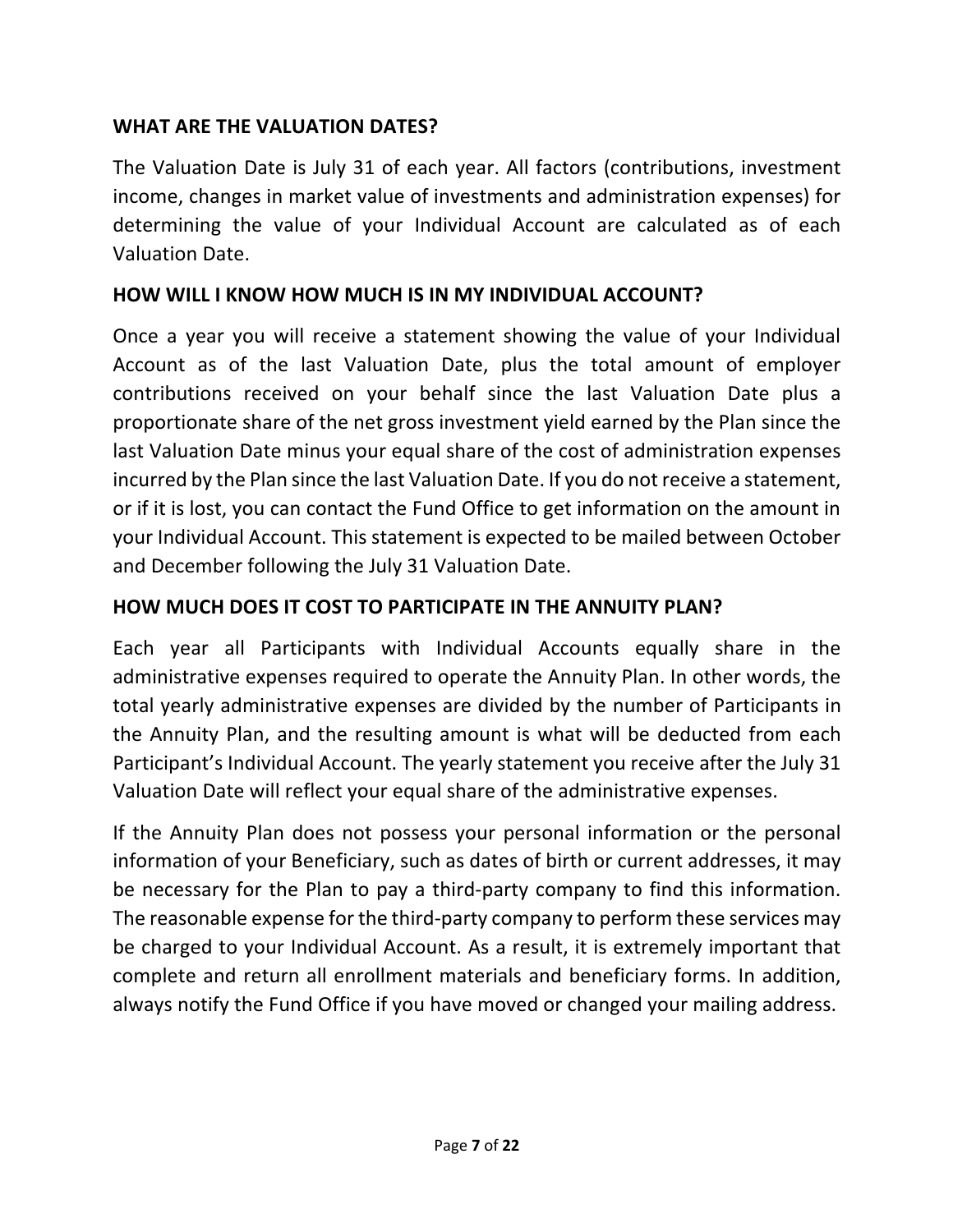#### **HOW WILL THE ANNUITY PLAN ASSETS BE INVESTED?**

The Trustees are responsible for holding and investing all trust fund assets. The Trustees seek the highest investment yields consistent with safe financial management. The investment earnings that will be credited will include both interest and changes in the market value of the Plan's total investments as of any Valuation Date. The Trustees intent to make every effort to invest these funds to produce favorable earnings for Participants. But, the investments results are not guaranteed. If the market value of the Plan's total investments are lower than the total amount in all Individual Accounts as of any Valuation Date, the value of each Individual Account will be reduced proportionately.

#### **WHEN WILL I RECEIVE PAYMENTS FROM THE ANNUITY PLAN?**

In general, you are eligible to receive the amount in your Individual Account when:

- 1. You are receiving a pension from a LIUNA affiliated Pension Plan, or
- 2. You become totally and permanently disabled. If you become totally and permanently disabled, then you may apply to receive your total Account Balance regardless of your age. You will be considered to be totally and permanently disabled if the Trustees determine, on the basis of medical evidence, that you are permanently incapable of working due to a physical or mental disability. You must also have earned at least one year of service (at least 200 hours of service or \$200.00 in contributions paid into the Fund on your behalf during any Plan Year prior to becoming disabled); or
- 3. You have had no employer contributions to the Annuity Plan made on your behalf for 12 consecutive months, or
- 4. You have left covered employment and entered the Armed Forces of the United States for a period of at least 90 days, or
- 5. You reach age 70 ½ regardless as to whether you are working in covered employment. (Federal law requires that the distribution begin by April 1 following the end of the year in which you reach age 70  $\frac{1}{2}$ .)
- 6. In the event of a financial hardship which makes a distribution necessary in light of a participant's immediate and heavy financial need, a Participant may apply for an in-service withdrawal of a portion of the Participant's Individual Account.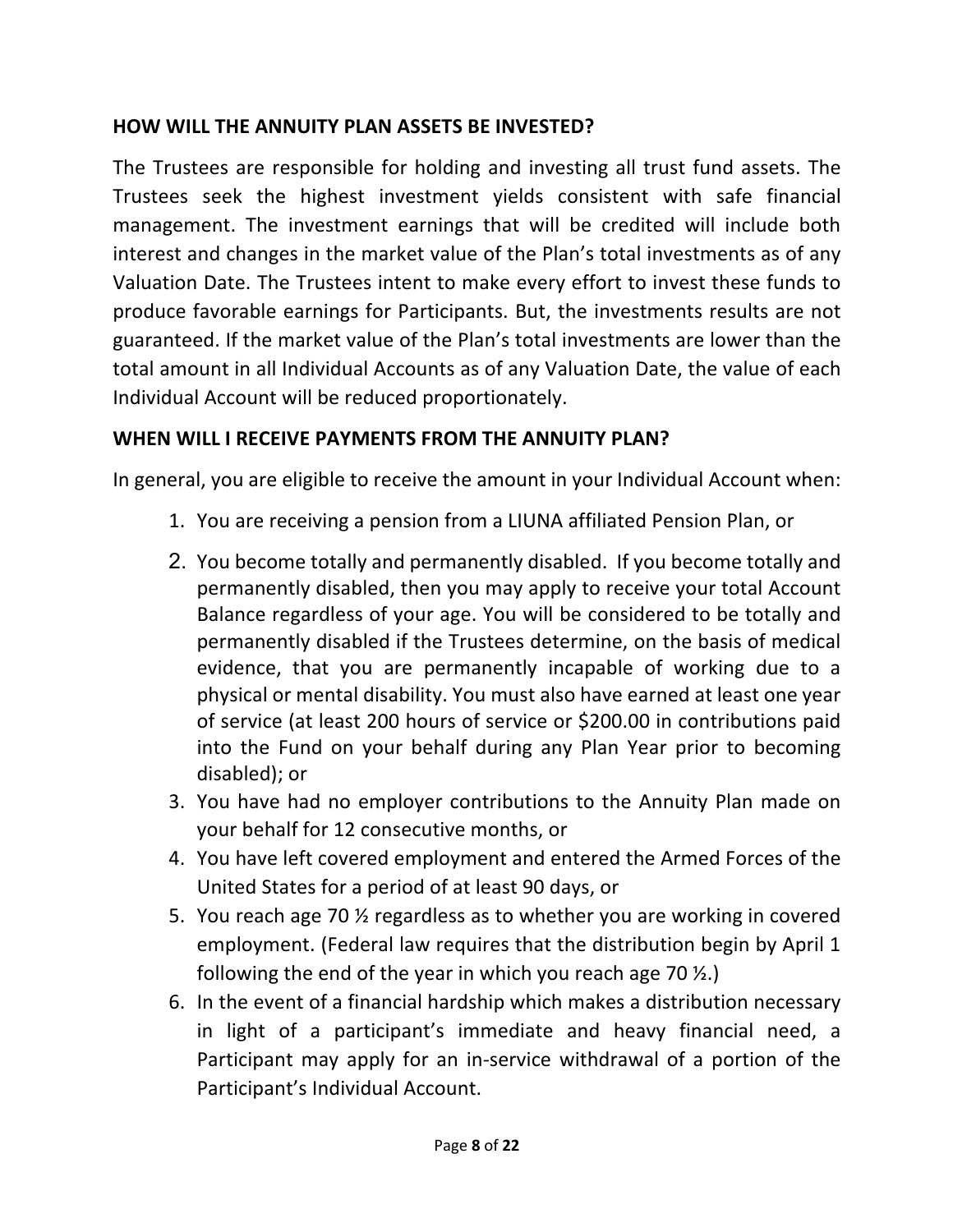# **WHAT ARE THE HARDSHIP WITHDRAWAL OPTIONS AVAILABLE UNDER THE ANNUITY PLAN?**

As mentioned above, the Annuity Plan does permit in-service withdrawals from a Participant's Individual Account. Such in service hardship withdrawal shall be limited as follows:

- a. A Participant shall be limited to three (3) in-service withdrawal(s) during his/her lifetime;
- b. The in-service withdrawal cannot exceed the sum needed to satisfy the immediate and heavy financial need plus the ten percent (10%) Federal excise tax due on the withdrawal;
- c. The minimum amount which may be withdrawn is \$1,000; and
- d. The maximum amount which may be withdrawn shall be limited to 50% of the amount in the Participant's Individual Account of the Valuation Date most recently preceding the date of the withdrawal.

A hardship shall only qualify as a demonstrable financial hardship if the withdrawal is needed:

- 1. To pay medical expenses described in Section 213(d) of the Code that are incurred by the Participant, the Participant's spouse, or the Participant's dependent children. Eligible medical expenses are those not covered by any existing health insurance coverage and deductible for federal income tax purposes. In addition, any hardship withdrawal sought by a Participant for payment of medical expenses shall require the following:
	- Complete copies of the outstanding medical expenses that reflect any applicable deductions for insurance coverage. All outstanding medical expenses must be dated within two (2) months or less of the date the Participant submits a completed hardship withdrawal form to the Fund Office; and
	- Deductibles and co-payments required by existing health insurance will not be considered an eligible medical expense.
- 2. The purchase (excluding mortgage payments) of a principal residence for the Participant. Any hardship withdrawal sought by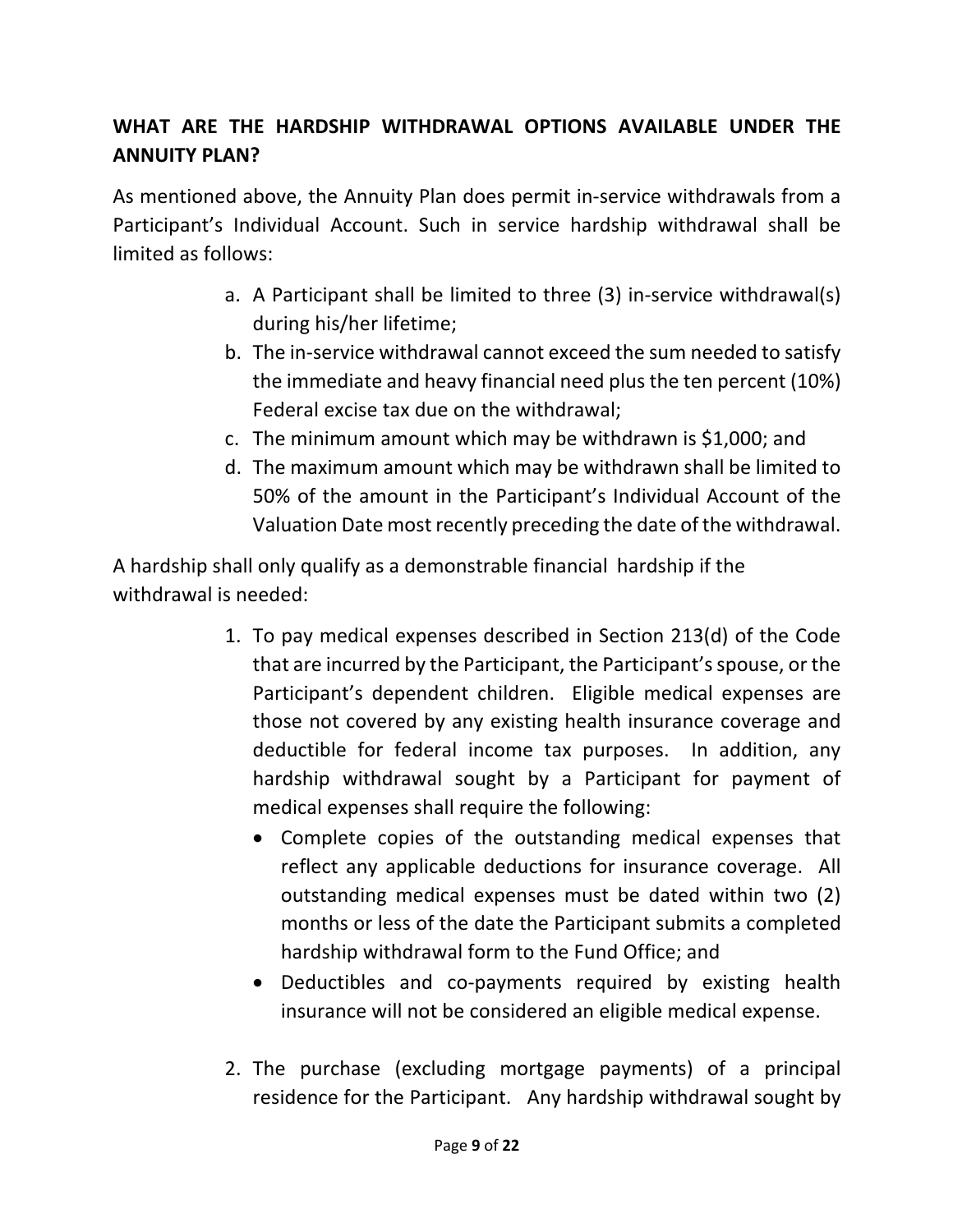a Participant to purchase a primary residence must be supported by evidence of the intended purchase, including but not limited to a signed purchase contract and documentation from the lender, if applicable, that the hardship withdrawal will be utilized for a down payment or otherwise applied towards the purchase;

- 3. Payment of tuition, related education fees and room and board expenses for the next twelve (12) months of post-secondary education for the Participant, the Participant's spouse, or the Participant's children or dependents. The term "post-secondary education" means any educational institution or program that requires a high school diploma or General Educational Development (GED) certificate for enrollment purposes;
- 4. To prevent the eviction of the Participant from the Participant's principal residence, or to prevent foreclosure on the mortgage of the Participant's principal residence. Any hardship withdrawal sought to prevent eviction or foreclosure must be supported by a dated and signed copy of the foreclosure or eviction notice and, if applicable, a complete copy of the Participant's rental agreement, contract for deed, or other such instrument establishing the terms of the Participant's tenancy; and
- 5. Payment of burial or funeral expenses for a Participant's deceased parent, spouse, children, dependent(s) or primary beneficiary. Any hardship withdrawal sought for payment of burial or funeral expenses must be supported by documentation reflecting the amount sought for distribution.

Any Participant seeking an in-service withdrawal for financial hardship will be required to certify and attest in writing that other available sources of funds, apart from the hardship withdrawal, have been exhausted. All Participants will further be required to certify and attest that the content of the hardship withdrawal forms/applications submitted to the Fund, including supporting documentation, are accurate and true to the best of the Participant's knowledge. The Annuity Plan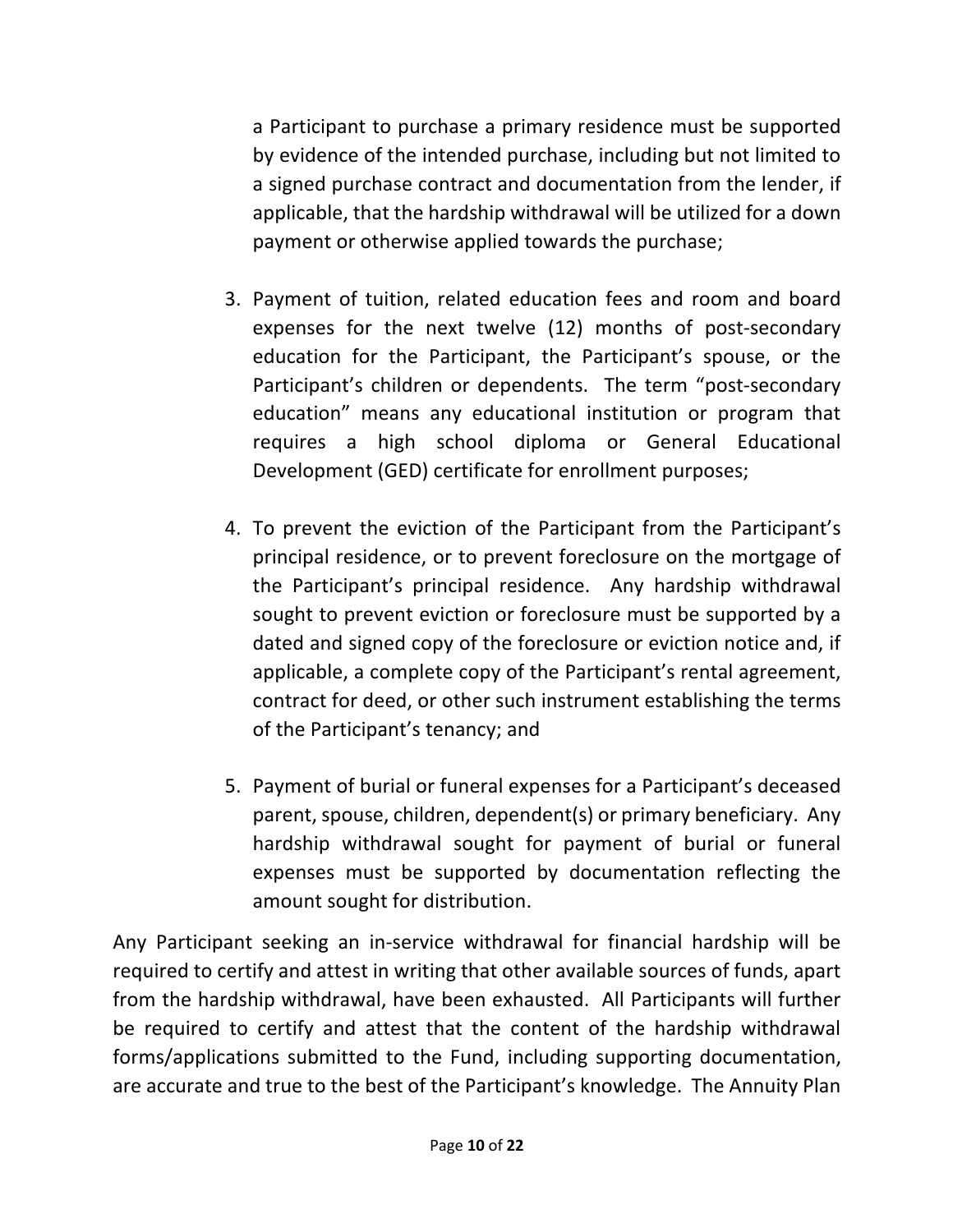may require additional documentation beyond the above examples to support a hardship application.

#### **WHAT FORMS OF PAYMENT ARE AVAILABLE?**

Each Participant or Beneficiary may elect a form of payment from the Participant's Individual Account. The form of payment of benefits available under the Fund are as follows:

- 1. A lump sum payment.
- 2. A Direct Rollover of an eligible rollover distribution to an eligible retirement plan.
- 3. A one-time partial distribution of up to 50% of the Participant's Individual Account if the Participant has satisfied the requirements for a Vested Benefit in accordance with this Summary Plan Description and Section 7.1(a) (i), (ii), or (iii) of the Plan Document.

# **WHAT IF I DIE BEFORE RECEIVING MY ANNUITY BENEFIT?**

If you die before you begin receiving your annuity benefit and you are married, a Surviving Spouse Benefit will be paid to your surviving spouse.

If you die before you begin receiving your annuity benefit and you are not married, or both you and your spouse have agreed in writing to a beneficiary other than your spouse, your annuity benefit will be paid to your designated beneficiary in a lump sum.

If you die before you begin receiving your annuity benefit, and you are not married and have not designated a beneficiary, your annuity benefit will be paid to your estate.

If you die and your designated beneficiary is longer living, then your annuity benefit will be paid to any alternate beneficiary you have designed, or if no alternate beneficiary has been designated, to the estate of the deceased beneficiary.

If you are married and you have designated someone other than your spouse to receive your benefits, you and your spouse must complete a Waiver of Pre-Retirement Surviving Spouse Benefit form before a Notary Public.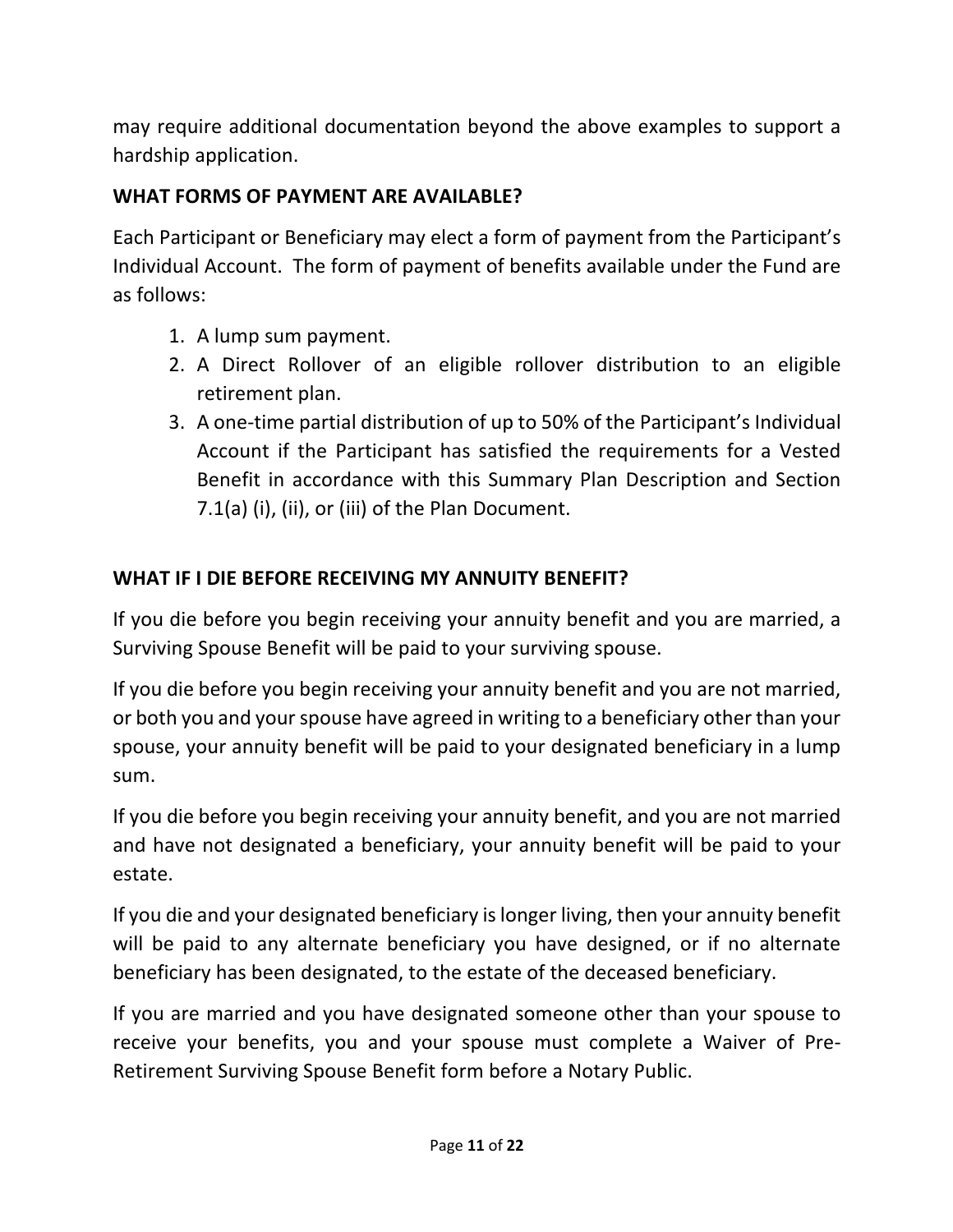# **WHAT HAPPENS TO MY CONTRIBUTIONS IF I AM CALLED UP FOR MILITARY SERVICE?**

If you enter into qualified military service (as defined under the Uniformed Services Employment and Reemployment Act referred to as USERRA) and return to Covered Employment within certain timeframes and satisfy other conditions of USERRA, then you will not be treated as having a break in service for purposes of participation, vesting and accrual of benefits. Please contact the Fund Office for additional details regarding USERRA and your benefits during qualified military service.

## **CAN I WORK IN COVERED EMPLOYMENT AND RECEIVE THE MONEY FROM MY INDIVIDUAL ACCOUNT WHILE I AM STILL WORKING?**

In most instances, you cannot work in covered employment and receive your Annuity fund monies. However, if you are still working in covered employment under the Fund for which contributions are being made on your behalf when you reach age 70 1/2, payment of your monies from the Fund must begin in accordance with Federal law. You can continue working in covered employment after this date. However, at least annually, the Fund will, as required by Federal law, pay you a portion of the monies in your Individual Account. For more information on how this will affect you, contact the Fund Office.

#### **WHAT HAPPENS TO MY BENEFIT IF I AM DIVORCED?**

The plan is required by law to comply with the terms and conditions of a qualified domestic relations order. Therefore, if a Qualified Domestic Relations Order requires payment of a Participant's benefit, or a part of that benefit, to an alternate payee such as a former spouse or other dependent, the Trustee must comply. However, The Trustees may not recognize qualified domestic relations order if such orders a distribution outside of the plan of benefits contained in this Summary Plan Description or the Plan Document.

#### **HOW DO I DESIGNATE A BENEFICIARY?**

A Beneficiary Designation form (which is available at the Fund Office for your completion) should be completed and returned to the Fund Office if you have not already completed a form for the Annuity Fund, or if you desire to change a previous beneficiary designation. If you are married, and you designate someone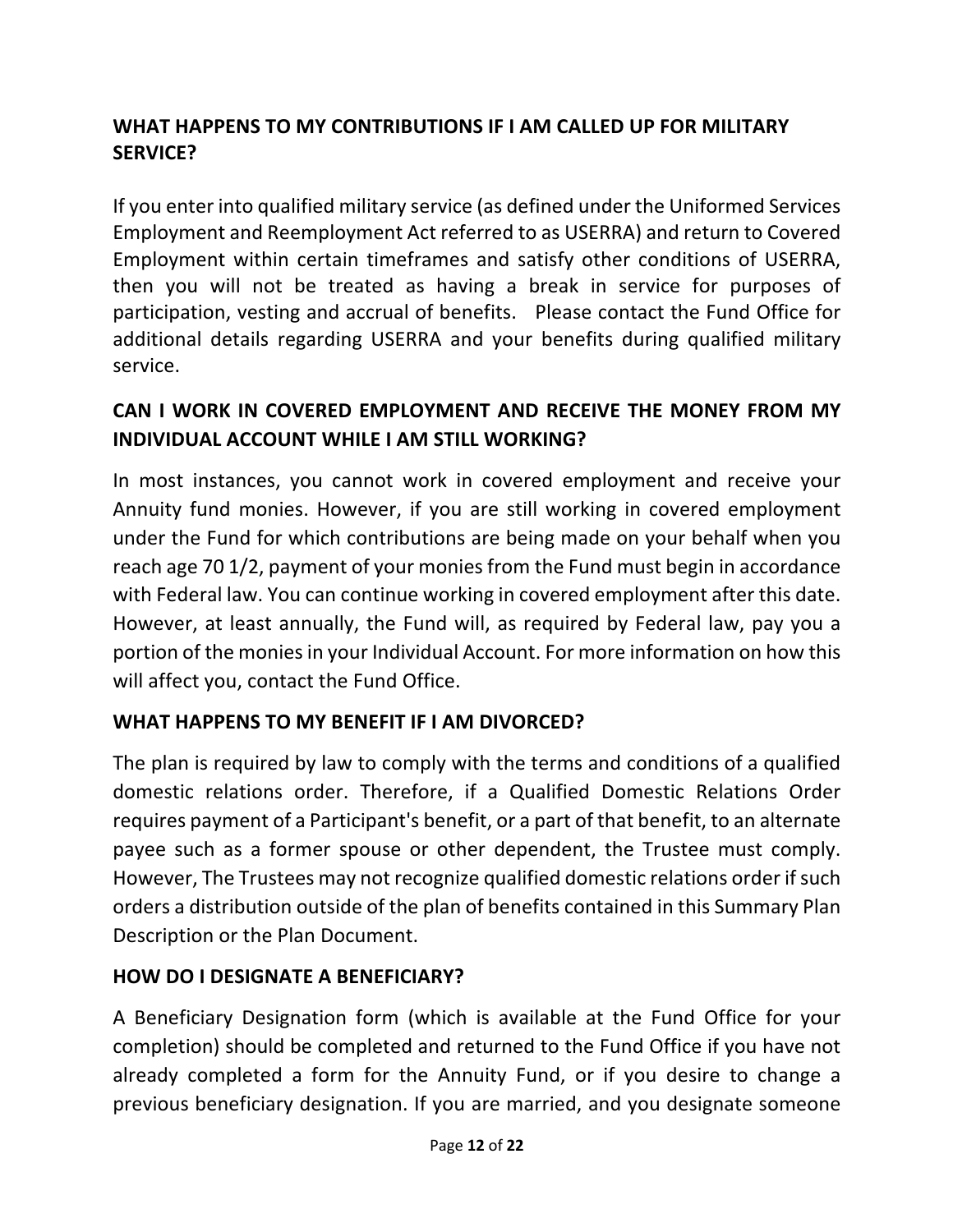other than your spouse as beneficiary, you and your spouse must also complete the Waiver or Preretirement Surviving Spouse Benefit section of the Beneficiary Designation Form before a Notary Public and then submit the fully completed Beneficiary Designation Form to the Fund Office.

# **WHAT IF I LEAVE THIS INDUSTRY OR MOVE TO ANOTHER PART OF THE COUNTRY BEFORE RETIREMENT?**

You are still entitled to receive the money in your Individual Account but not right away. In order to show that you have permanently separated from the coverage of the Plan, you must not work in Covered Employment (where contributions are made on your behalf to the Southwestern Illinois Laborers' Annuity Fund) for at least twelve (12) consecutive months. At the end of the 12-month period, you are entitled to receive the money in your Individual Account as of that date and after making proper application.

# **WHAT HAPPENS IF I GO TO WORK IN EMPLOYMENT COVERED BY ANOTHER ANNUITY PLAN?**

The Southwestern Illinois Laborers' Annuity Fund may have entered into reciprocal agreements with other Laborers' Annuity Funds to allow Participants to authorize the transfer of contributions back to their "Home Fund" when they work under the jurisdiction of other Laborers' annuity funds that have signed this agreement. For a list of the Funds that have signed this agreement, contact the Fund Office.

Under the reciprocal agreement, the Fund under which you are currently a participant is called your "Home Fund". If you work outside your Home Fund In the jurisdiction of a Laborers' annuity fund that has signed this agreement, your employer will contribute to the annuity fund in the area in which you are working. However, if you sign the transfer request and the consent form (this form can be obtained from the Fund Office), the fund in whose jurisdiction you are working can then send the employer contributions to your Home Fund.

With respect to the transfer request and the consent form, you must make the request of the annuity fund and complete these forms within 90 days of the time you begin employment in the jurisdiction of that fund in order to have the contributions transferred. After 90 days, the right to transfer employer contributions expires unless the Trustees determine that there were extenuating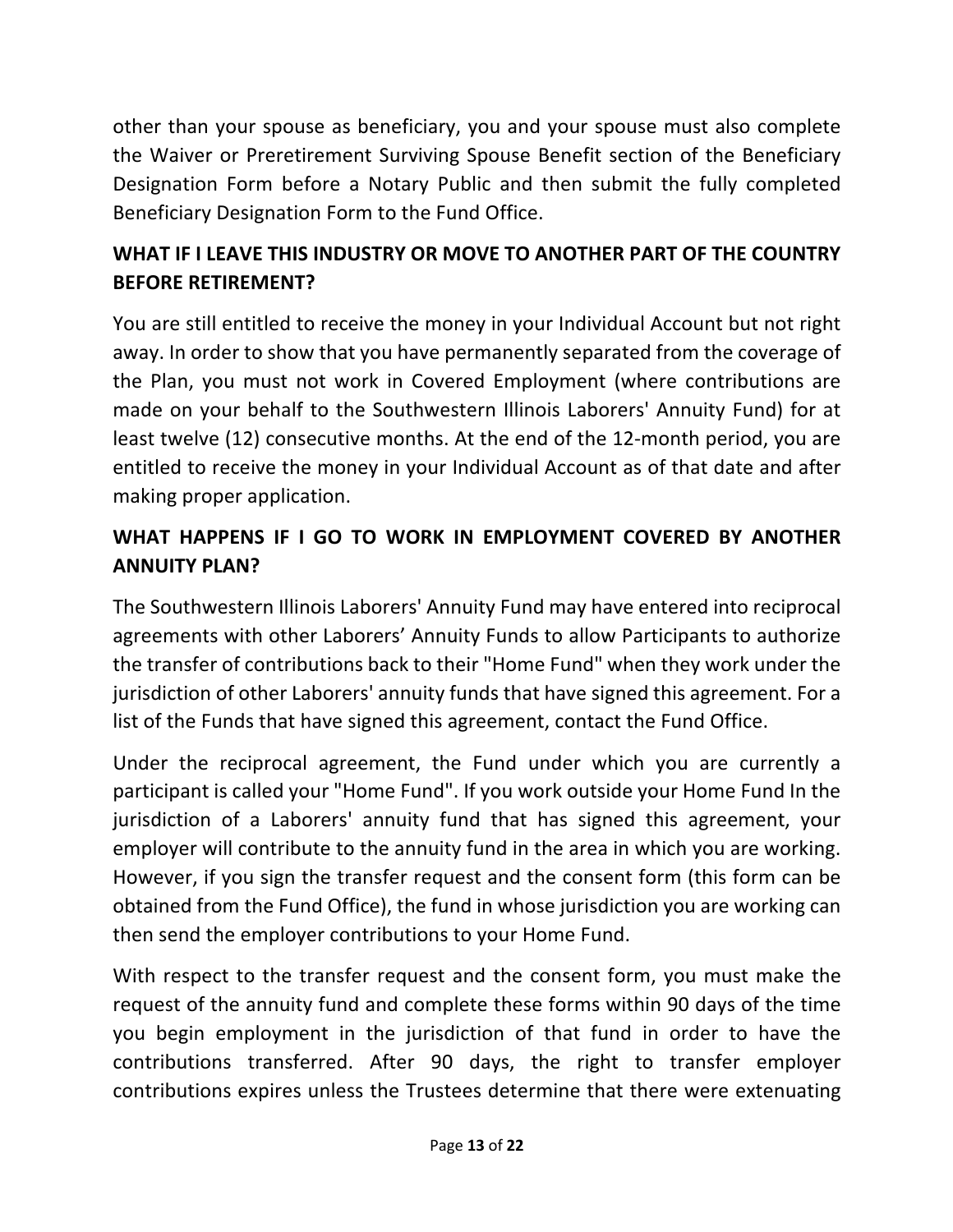circumstances that prevented the timely filing of the transfer request. The amount transferred will be the amount of employer contributions actually received by the fund which covers the area in which you are working.

# **IS THERE ANY WAY IN WHICH MY EMPLOYER CONTRIBUTIONS PAID FOR ME WILL NOT BE PAID TO ME OR MY DESIGNATED BENEFICIARY UNDER THE ANNUITY PLAN?**

Once you work 200 hours in covered employment or \$200.00 in your Individual Account for which contributions are paid into the Annuity Fund on your behalf, you are 100% vested and are entitled to the value of your Individual Account upon your retirement, disability, death, separation from service, or have entered the armed forces of the United States and have not worked In covered employment for at least 90 days.

However. In the event that no contributions have been made to your Individual Account for a period of 60 consecutive months and no application for payment of the Individual Account has been made during the 60 month period and the Trustees have been unable to locate you (or your beneficiary if you have died), then the Individual Account will be applied to the expenses of the Fund provided that If you or your beneficiary later file an application, you will be entitled to payment of the Account.

#### **HOW DO I APPLY FOR BENEFITS?**

A Participant who retires or terminates employment should request an application from the Fund Office. Except as otherwise provided under the Plan, payment cannot be made until an application is received at the Fund Office and approved by the Trustees who are responsible for making sure that all rules of the Plan are followed. For in-service distributions, please see the section of this Summary Plan Description entitled "**When Will I Receive Payments from the Annuity Plan?**".

If you are applying for a total Disability benefit you must obtain and complete a disability claim form. Please call the Fund Office to obtain a disability claim form. You must complete the Participant's section of the disability claim form. Your Physician should complete the Attending Physician's section of the form. Failure to complete a claim form will cause a delay in payments. If you are unable to complete the form, your spouse or another individual may complete the form if they are designated to represent you. Please call the Fund Office for the designated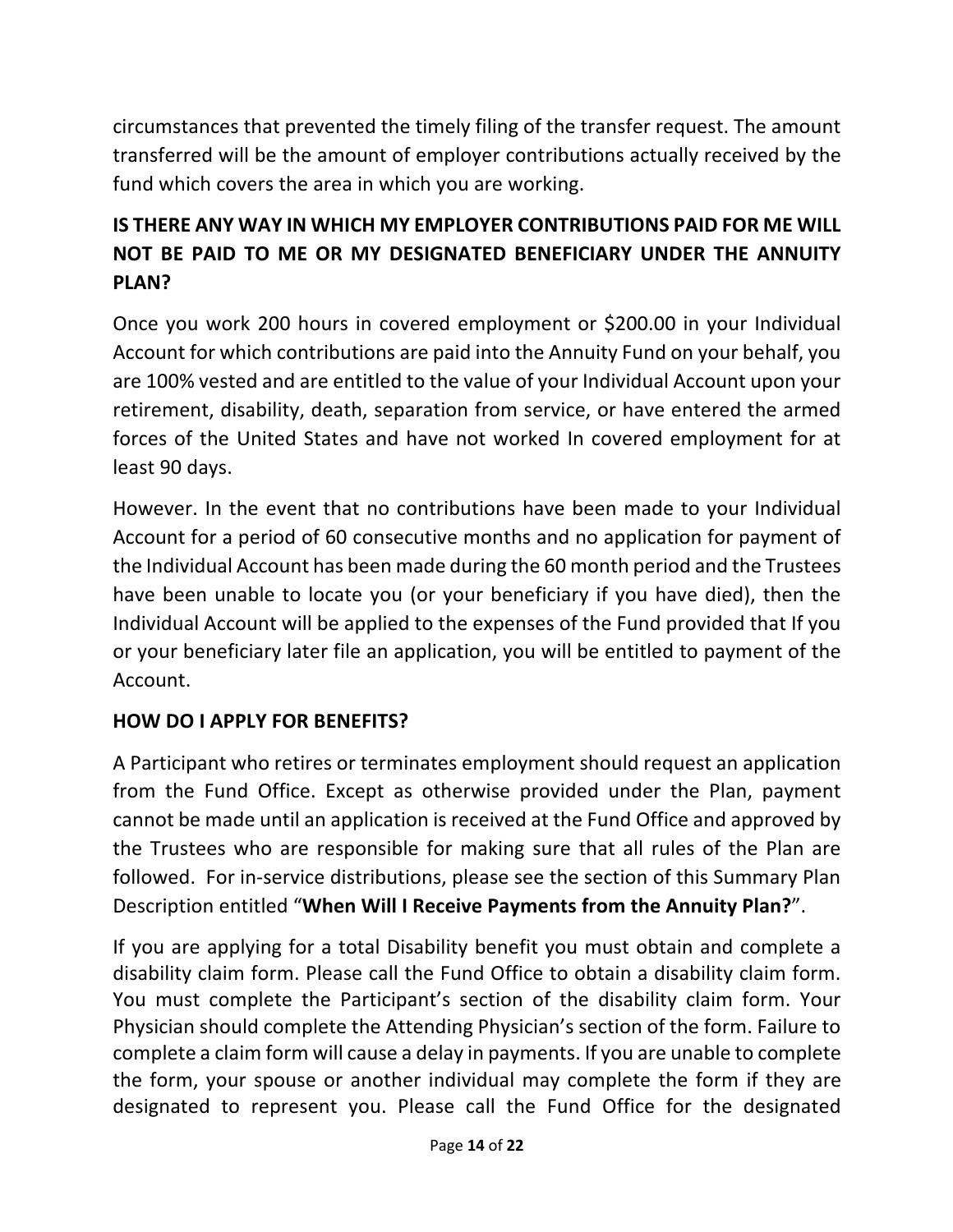representative form. You must file the completed Disability claim form with the Fund office. The Fund Office will make a decision on your Disability claim and notify you within 45 days.

# **IF MY APPLICATION IS DENIED, DO I HAVE THE RIGHT TO APPEAL?**

The Fund must provide you with a notice of their initial determination about the claim within certain timeframes after they receive the claim. The notice must provide you with the following information:

- A. The specific reason or reasons for the denial of benefits or other adverse benefit determination;
- B. A specific reference to the pertinent provisions of the Fund upon which the decision is based;
- C. A description of any additional material or information that is needed to process the claim and an explanation of why the information is needed;
- D. A copy of the Fund's review procedures and time periods to appeal the claim, plus a statement that you may bring a lawsuit under ERISA following the review of the claim;
- E. A copy of any internal rule, guideline, protocol or similar criteria that was relied on or a statement that a copy is available to you at no cost upon request;
- F. A copy of the scientific or clinical judgment or statement that it is available to you at no cost upon request for disability claims that are denied due to:
	- i. Medical necessity;
	- ii. Experimental treatment; or
	- iii. Similar exclusion or limit.

You have the right to review documents relevant to the claim. A document, record or other information is relevant if:

- A. It was relied upon by the Fund in making the decision;
- B. It was submitted, considered or generated in the course of making the benefit determination (regardless of whether it was relied upon);
- C. It demonstrates compliance with the Fund's administrative processes for ensuring consistent decision-making; or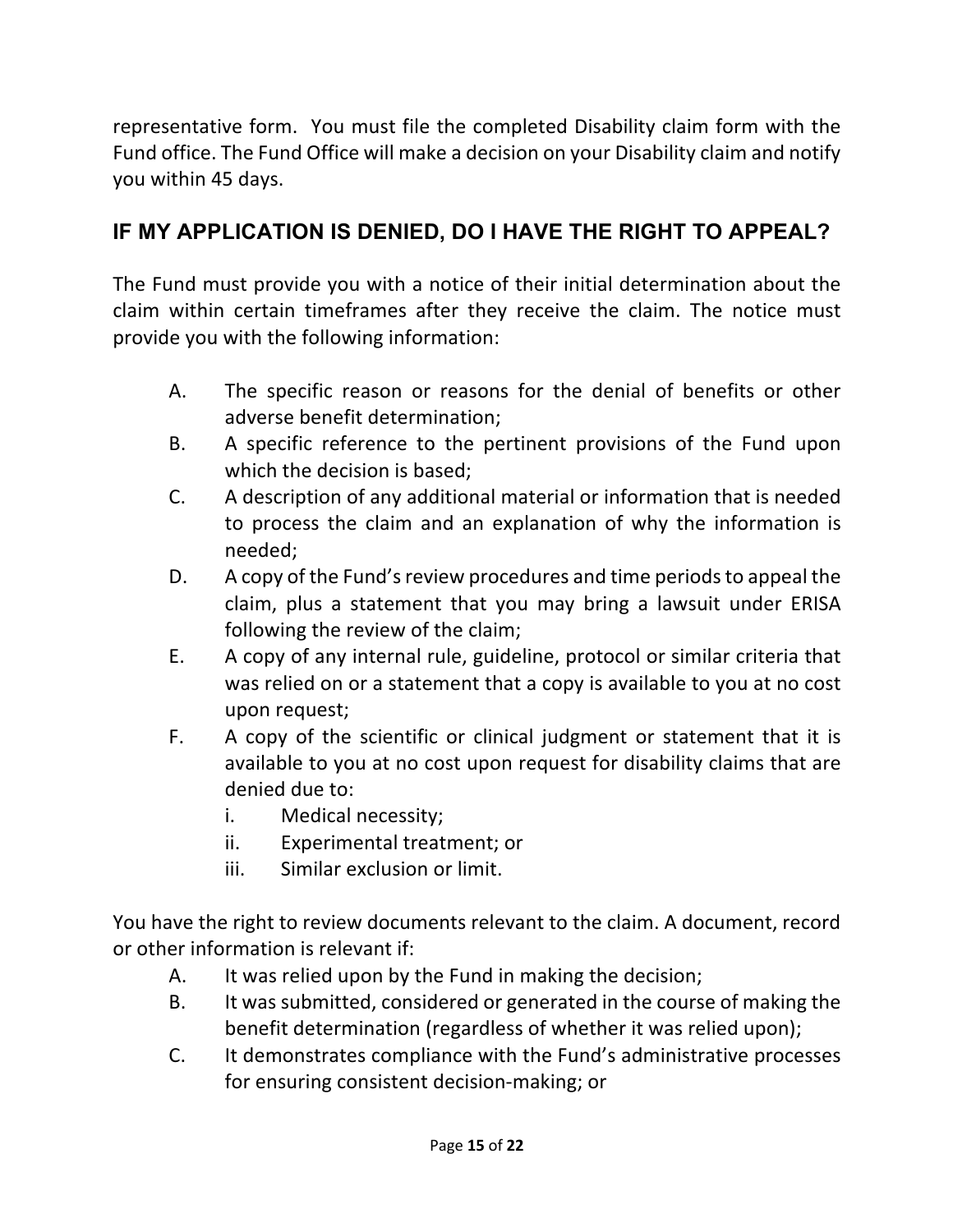D. It constitutes a statement of Fund policy regarding the denied treatment or service.

You have the right to a full and fair review by the Board of Trustees if the claim for benefits is denied by the Fund. For all benefit denials other than a denial involving total disability benefits, you (or your authorized representative) must file a written appeal with the Fund Office no later than 180 days after you receive the notice of denial. The written appeal must include any and all supporting documentation. You may request to be present when the Board of Trustees decide your appeal. You also have a right to request and review pertinent documents and to submit comments in writing.

The Board of Trustees will decide the appeal within 60 days after receipt of the request for review unless circumstances warrant an extension of time, in which case the decision will be rendered within 120 days of the request for review. The decision on your appeal will be reduced to writing and mailed to you. The written decision will include the specific basis for the decision and specific references to Plan provisions on which the decision was based. The decision of the Board will be final and binding on all concerned.

If your application for total disability benefits is denied, you (or your authorized representative) must file a written appeal with the Fund Office no later than 180 days after you receive notice of the denial. The written appeal must include any and all supporting documentation. You also have the right to request and review pertinent documents and to submits documents in writing.

The Board of Trustees will decide the disability benefit appeal within 45 days after receipt of the request for review unless circumstances warrant an extension of time, in which case a decision will be rendered within 90 days of the request for review. The decision on your appeal will be reduced to writing and mailed to you within 5 days after the decision is made. The written decision will include the specific basis for the decision and specific reference to Plan provisions on which the decision is based and information about your rights under ERISA to file a civil action against the Annuity Fund. In addition, the written decision will explain the basis for any disagreement with (1) the views of any health care professional who treated you or vocational professional who evaluated your appeal (if applicable), (2) the views of medical or vocational experts who advise was obtained by the Annuity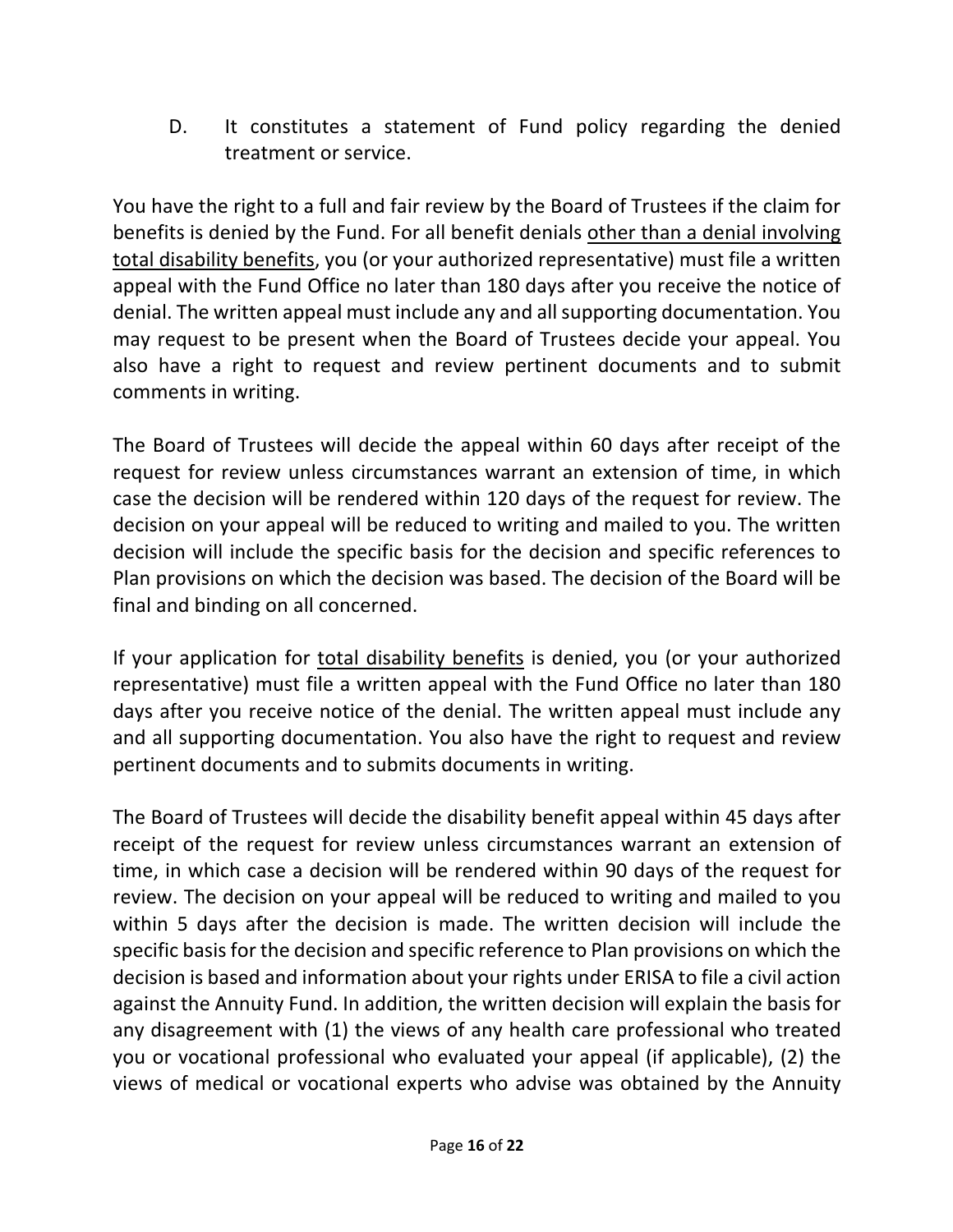Plan in connection with the denial of your appeal, and/or (3) the view of any disability determination made by the Social Security Administration (if applicable).

A different person will review the disability benefit claim than the one who originally denied the claim. The reviewer will not give deference to the initial adverse benefit determination. The decision will be made on the basis of the record, including such additional documents and comments that may be submitted by you.

If a Disability claim was denied on the basis of a medical judgment (such as a determination that the treatment or service was not medically necessary, or was under investigation or experimental), a health care professional who has appropriate training and experience in a relevant field of medicine will be consulted. You will be provided with identification of medical or vocational experts, if any, that gave advice to the Fund on the claim, without regard to whether their advice was relied upon in deciding the claim.

For all benefit claims you may not file a lawsuit to obtain benefits until after a review by the Fund Administrator of the Fund Office is requested and a final decision has been reached by the Board of Trustees, or until the appropriate time frame described above has elapsed since the request for review was filed and no final decision or notice that an extension will be necessary to reach a final decision has been received by you. Any lawsuit based on the denial of an appeal by the Board of Trustees must be filed within 2 years of the date your benefit claim is denied. You and the Plan have other alternative dispute resolution options, such as mediation. One way to find out what may be available is to contact the local U. S. Department of Labor office or your State Insurance Regulatory Agency.

## **DO I HAVE TO PAY TAX ON THE MONEY IN MY INDIVIDUAL ACCOUNT?**

That depends. The money in your Individual Account is not considered taxable income until you are entitled to receive it. When you are entitled to receive the money in your Individual Account, it must be reported as taxable income. However, in some instances, you may be able to roll over the money in your Individual Account into your personal IRA or into another qualified retirement plan. A payment that is eligible for rollover can be taken in two ways. You can have all or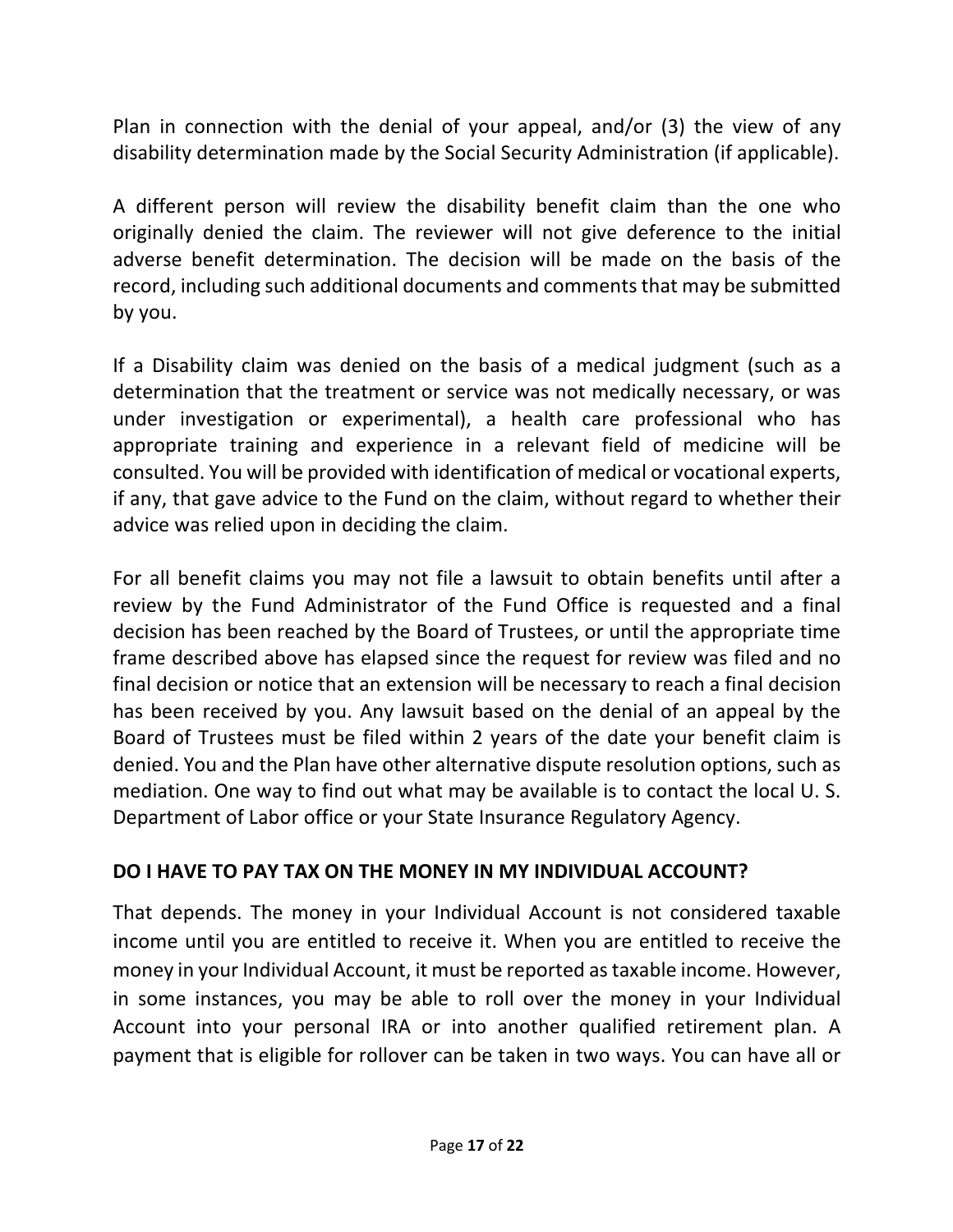any portion of your payment either (1) paid in a direct rollover or (2) paid to you. This choice will affect the tax you owe.

If you choose a direct rollover:

- 1. Your payment will not be taxed in the current year and no Income tax will be withheld.
- 2. Your payment will be made directly to your IRA or, if you choose, to another qualified retirement plan that accepts your rollover, and
- 3. Your payment will be taxed later when you take it out of the IRA or the qualified retirement plan.

If you choose to have your benefit paid to you:

- 1. You will receive only 80% of the payment, because Federal law requires that the Fund withhold 20% of the payment and send it to the Internal Revenue Service as income tax withholding to be credited against your taxes.
- 2. Your payment will be taxed in the current year unless you roll it over (you may be able to use special tax rules that could reduce the tax you owe, however, If you receive the payment before age 59 1/2 you also may have to pay an additional 10% Federal excise tax).
- 3. You can roll over 100% of the payment by electing to have the Plan directly transfer the payment to your IRA or to another qualified retirement plan that accepts your rollover and the amount will not be taxed until you take it out of the IRA or other qualified retirement plan. Please note that if you elect to have the payment made directly to you instead of a direct transfer, the Plan must withhold 20% of the payment for income tax withholding purposes, and
- 4. 4. If you want to roll over less than 100% of the payment to an IRA or another qualified retirement plan that accepts your rollover, **you will be required to pay the 20% income tax withholding on the portion of the payment that is not directly transferred to your IRA or another qualified retirement plan.** (For example, if you roll over only 80% of your account balance into your IRA or qualified retirement plan through a direct rollover, you will be taxed on the 20% that was paid directly to you and not rolled over).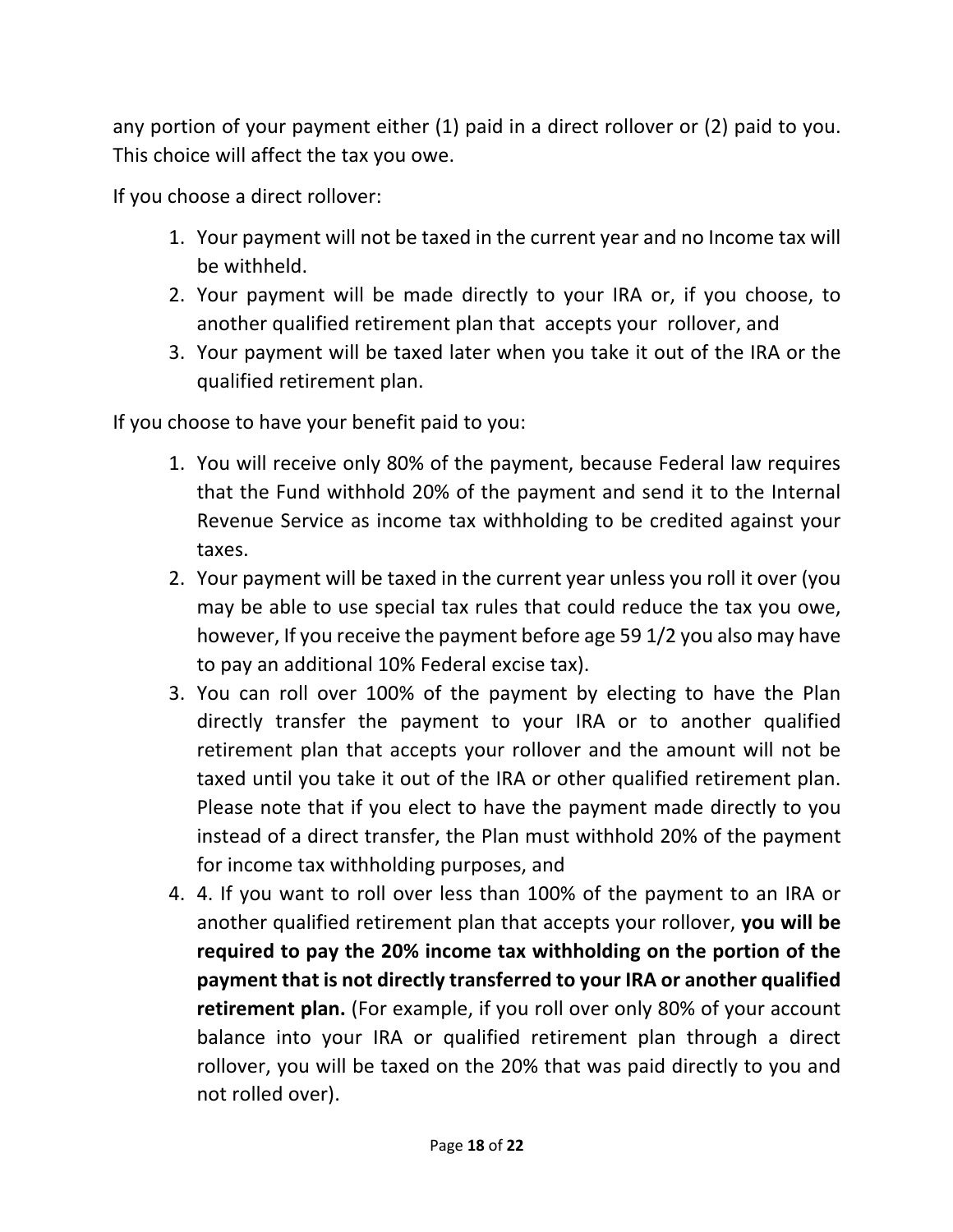**Federal law requires the Fund office to provide you with a timely "Special Tax Notice Regarding Plan Payments" which describes your rights and obligations regarding rollovers and withholding requirements. You should always consult your tax professional regarding any withdraw of transfer of your annuity contributions.**

# **IF I OWE MONEY, CAN I SIGN OVER MY RIGHTS TO MY INDIVIDUAL ACCOUNT?**

Generally, no. The Annuity Plan contains a provision forbidding any assignment, pledging or otherwise disposing of your annuity payments. However, if you are divorced and have a Qualified Domestic Relations Order, the Trustees must pay benefits as directed by the court.

# **WHAT ARE MY BENEFITS IF THE PLAN TERMINATES?**

If the Plan terminates or if all employer contributions stop, you will receive that part of the total Plan assets (after Plan expenses) in the same ratio as your Individual Account bears to the total Individual Accounts of all participants.

# **ADDITIONAL FUND INFORMATION**

All contributions to the Annuity Plan are made by employers in accordance with Collective Bargaining Agreements with Local Unions or the District Council affiliated With the Laborers' International Union of North America, AFL-CIO which require contributions to be paid to the Annuity Plan at fixed rates per hour worked. Contributions may also be accepted from Employers who have signed a participation agreement which such participation agreement has been approved by the Trustees.

Benefits are provided from the Annuity Plan's assets which are accumulated under the provisions of the Trust Agreement for the purpose of providing benefits to covered participants and defraying reasonable administrative expenses.

If you have any questions or problems as to benefit payments, you have the right to obtain answersfrom the Trustees who administer the plan. The same basic rights have now been incorporated In the Employee Retirement Income Security Act, which Congress adopted in 1974 for application to all benefit plans. These rights are as follows:

## **Statement of Rights under Employee Retirement Income Security Act of 1974.**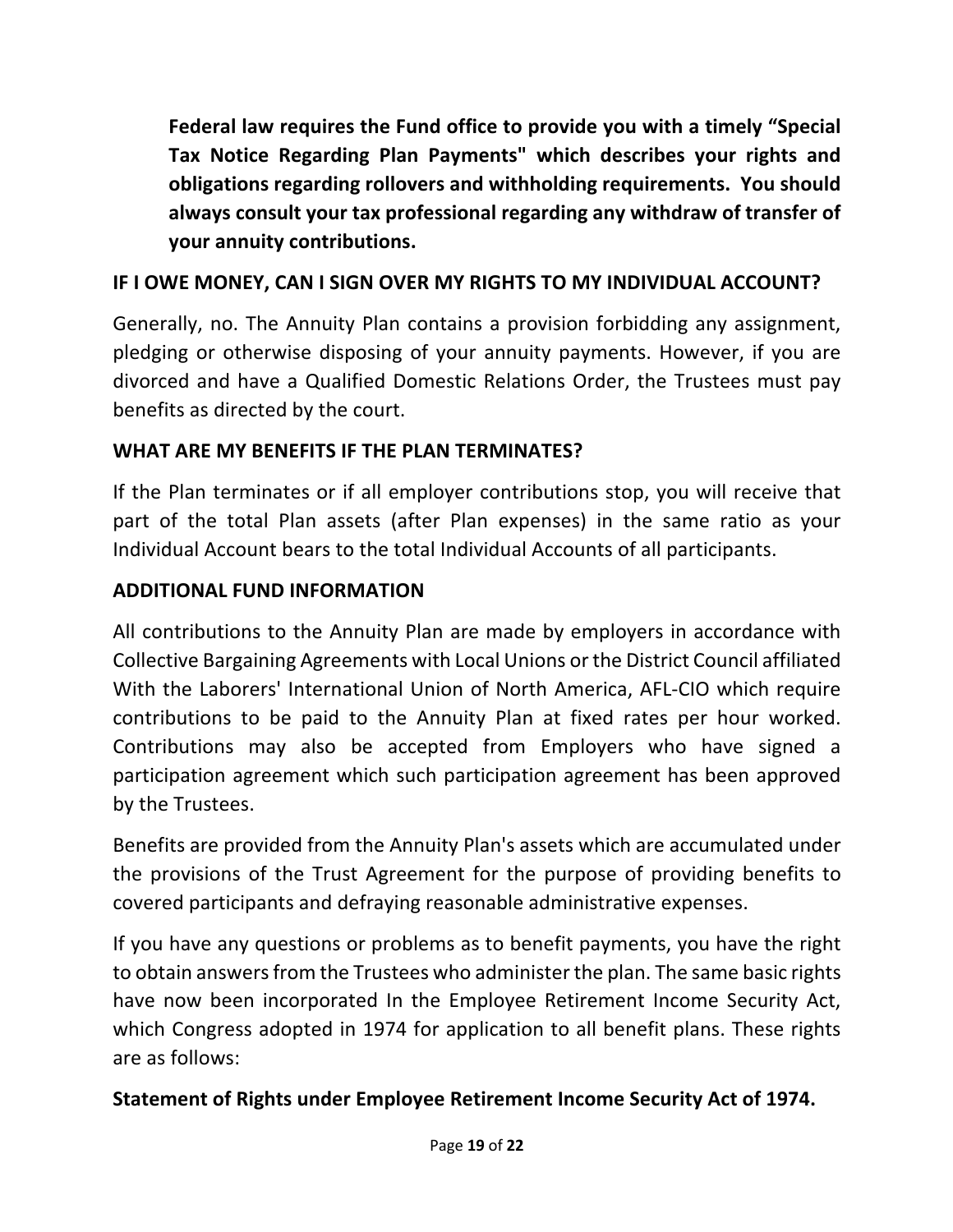As a participant in the Annuity Plan you are entitled to certain rights and protections under the Employee Retirement Income Security Act of 1974 (ERISA). ERISA provides that all Plan participants shall be entitled to:

#### *Receive Information About Your Plan and Benefits*

Examine, without charge, at the Plan Administrator's office and at other specified locations, such as worksites and union halls, all documents governing the Plan, including insurance contracts and collective bargaining agreements, and a copy of the latest annual report (Form 5500 Series) filed by the Plan with the U.S. Department of Labor and available at the Public Disclosure Room of the Employee Benefit Security Administration (formerly the Pension and Welfare Benefit Administration).

Obtain, upon written request to the Plan Administrator, copies of documents governing the operation of the Plan, including insurance contracts and collective bargaining agreements, and copies of the latest annual report (Form 5500 Series) and updated summary plan description. The Administrator may make a reasonable charge for the copies.

Receive a summary of the Plan's annual financial report. The Plan Administrator is required by law to furnish each participant with a copy of this Summary Annual Report.

Obtain a statement telling you whether you have a right to receive a pension at normal retirement age and, if so, what your benefits would be at normal retirement age if you stop working under the Plan now. If you do not have a right to a pension, the statement will tell you how many more years you have to work to get a right to a pension. This statement must be requested in writing and is not required to be given more than once every twelve (12) months. The Plan must provide the statement free of charge.

## *Prudent Actions by Plan Fiduciaries*

In addition to creating rights for Plan participants ERISA imposes duties upon the people who are responsible for the operation of the employee benefit plan. The people who operate your Plan, called "fiduciaries'' of the Plan, have a duty to do so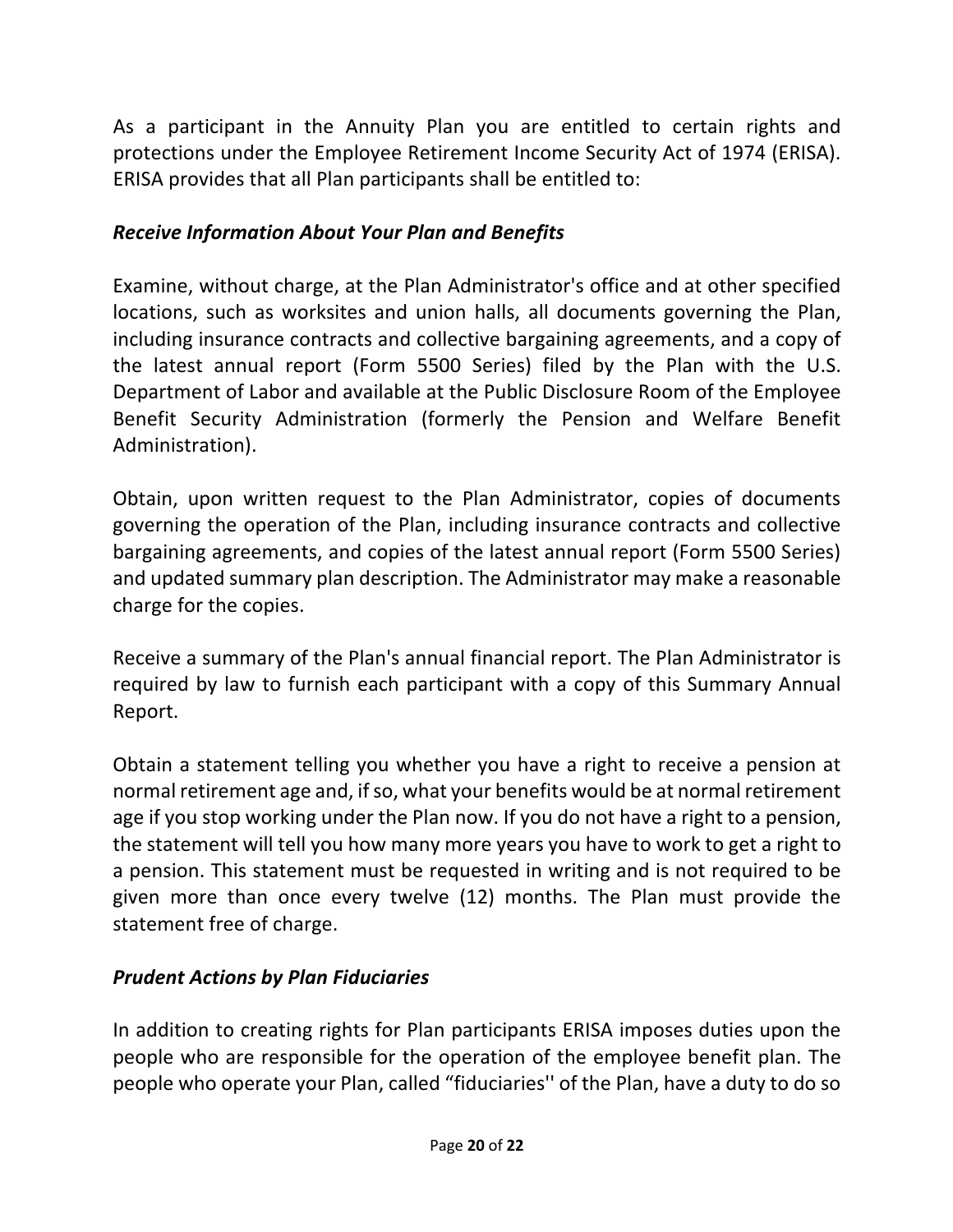prudently and in the interest of you and other Plan participants and beneficiaries. No one, including your employer, your union, or any other person, may fire you or otherwise discriminate against you in any way to prevent you from obtaining a pension benefit or exercising your rights under ERISA.

# *Enforce Your Rights*

If your claim for a pension benefit is denied or ignored, in whole or in part, you have a right to know why this was done, to obtain copies of documents relating to the decision without charge, and to appeal any denial, all within certain time schedules. Under ERISA, there are steps you can take to enforce the above rights. For instance, if you request a copy of Plan documents or the latest annual report from the Plan and do not receive them within 30 days, you may file suit in a Federal court. In such a case, the court may require the Plan Administrator to provide the materials and pay you up to \$110 a day until you receive the materials, unless the materials were not sent because of reasons beyond the control of the administrator.

If you have a claim for benefits which is denied or ignored, in whole or in part, you may file suit in a state or Federal court. In addition, if you disagree with the Plan's decision or lack thereof concerning the qualified status of a domestic relations order, you may file suit in Federal court.

If it should happen that Plan fiduciaries misuse the Plan's money, or if you are discriminated against for asserting your rights, you may seek assistance from the U.S. Department of Labor, or you may file suit in a Federal court. The court will decide who should pay court costs and legal fees. If you are successful the court may order the person you have sued to pay these costs and fees. If you lose, the court may order you to pay these costs and fees, for example, if it finds your claim is frivolous.

## *Assistance with Your Questions*

If you have any questions about your Plan, you should contact the Plan Administrator at the Fund Office. If you have any questions about this statement or about your rights under ERISA, or if you need assistance in obtaining documents from the Plan Administrator, you should contact the nearest office of the Employee Benefit Security Administration, U.S. Department of Labor, listed in your telephone